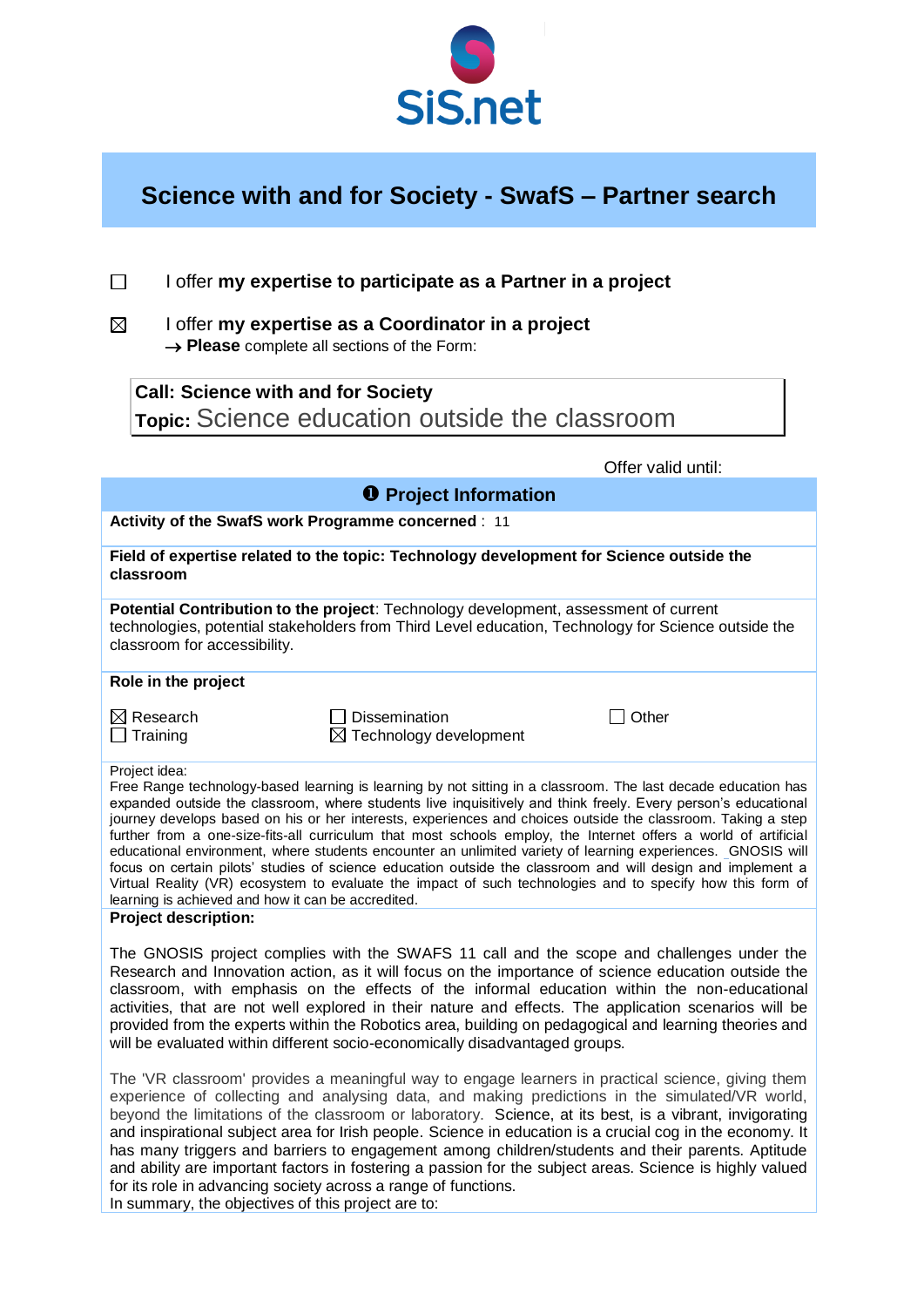

- $\overline{a}$ - Specify the pedagogical constructionism foundations via stakeholder engagements most pertinent to teaching and learning experiences outside the classroom with VR enabling technologies;
- Analyse the knowledge on science education outside the classroom within a VR ecosystem, taking into account gender and geographical differences and socio-economically disadvantaged groups;
- Facilitate open, effective and efficient digital content within GNOSIS ecosystem in order to specify if this type of learning complements the formal teaching procedures or succeeds where it fails:
- Validate the VR Science ecosystem, via two pilot testing scenarios within the area of Robotics within third level education to support free range learning with new enabling technologies;
- Deliver the results from GNOSIS ecosystem through the the industry stakeholders, the user groups and the standard bodies in EU and worldwide to disseminate and maximise the result of the scientific, social and economic impact derived from Obj. 4.

GNOSIS will provide short term an evaluation of good practices in terms of Science education outside the classroom; it will present the finding to help EU understand the range of innovative products in science education and in the long term to contribute towards the considerations for accreditation of the avalable information through the future technologies for education.

Already experience as a coordinator  $\Box$  yes  $\boxtimes$  no x or partner  $\Box$  yes x  $\boxtimes$  no If yes, in which projects?

| Organisation                        | Contact name                       | Address                                                                                                                                          |
|-------------------------------------|------------------------------------|--------------------------------------------------------------------------------------------------------------------------------------------------|
| <b>UNIVPM</b>                       | Prof. David Scaradozzi             | Università Politecnica delle Marche - ISME<br>Mobility Delegate of the Engineering Faculty @ UNIVPM<br>Via Brecce Bianche - 60131 Ancona - Italy |
| <b>Uformia</b>                      | Cherie Stamm                       | Postboks 60<br>9069 Lynseidet<br><b>Norway</b>                                                                                                   |
| <b>TALENT</b>                       | Dr Elisa Mazzieri                  | Via Bachelet 23, Osimo 60027 Italy                                                                                                               |
| Vetenskap &<br>Allmänhet, VA        | Cissi Askwall                      | PO Box 5073, SE-102 42 Stockholm, Sweden                                                                                                         |
| <b>UPRC</b>                         | Prof. Apostolos<br><b>Meliones</b> | University of Piraeus<br>Department of Digital Systems<br>80, Karaoli & Dimitriou Str, 18534, Piraeus, Greece                                    |
| <b>Czech Academy</b><br>of Sciences | Kateřina Svobodová                 | Národní 1009/3<br>110 00 PRAHA 1<br><b>Czech Republic</b>                                                                                        |
| <b>Vilnius</b><br><b>University</b> | Prof. Eugenijus<br>Kurilovas       | Vilnius Gediminas Technical University, Universiteto g. 3,<br>Vilnius 01513, Lithuania                                                           |
| Organisation                        | Contact name                       | Address                                                                                                                                          |
| <b>UCD</b>                          | Dr Eleni Mangina                   | School of Computer Science, UCD, Belfield, Dublin 4,<br><b>Ireland</b>                                                                           |
| meetingRoom<br>Software Ltd.        | Dr Abraham<br><b>Campbell</b>      | Maraviglia, Vico road, Killiney, Co. Dublin.                                                                                                     |

Other partners in the consortium already identified (with their countries) **We are under discussions with partners from Spain, Cyprus, Bulgaria and Romania**

| <b>2</b> Target Coordinator/Partner Sought |                       |  |  |  |  |  |
|--------------------------------------------|-----------------------|--|--|--|--|--|
| Organisation details:                      |                       |  |  |  |  |  |
| $\Box$ higher education / university       | industry/SME          |  |  |  |  |  |
| $\Box$ research institution                | consultancies         |  |  |  |  |  |
| $\Box$ public partner                      | private partner       |  |  |  |  |  |
| $\boxtimes$ NGOs / voluntary organisations | other (specify)       |  |  |  |  |  |
| $\boxtimes$ education                      | $\Box$ No preferences |  |  |  |  |  |
| <b>Expertise / competency:</b>             |                       |  |  |  |  |  |